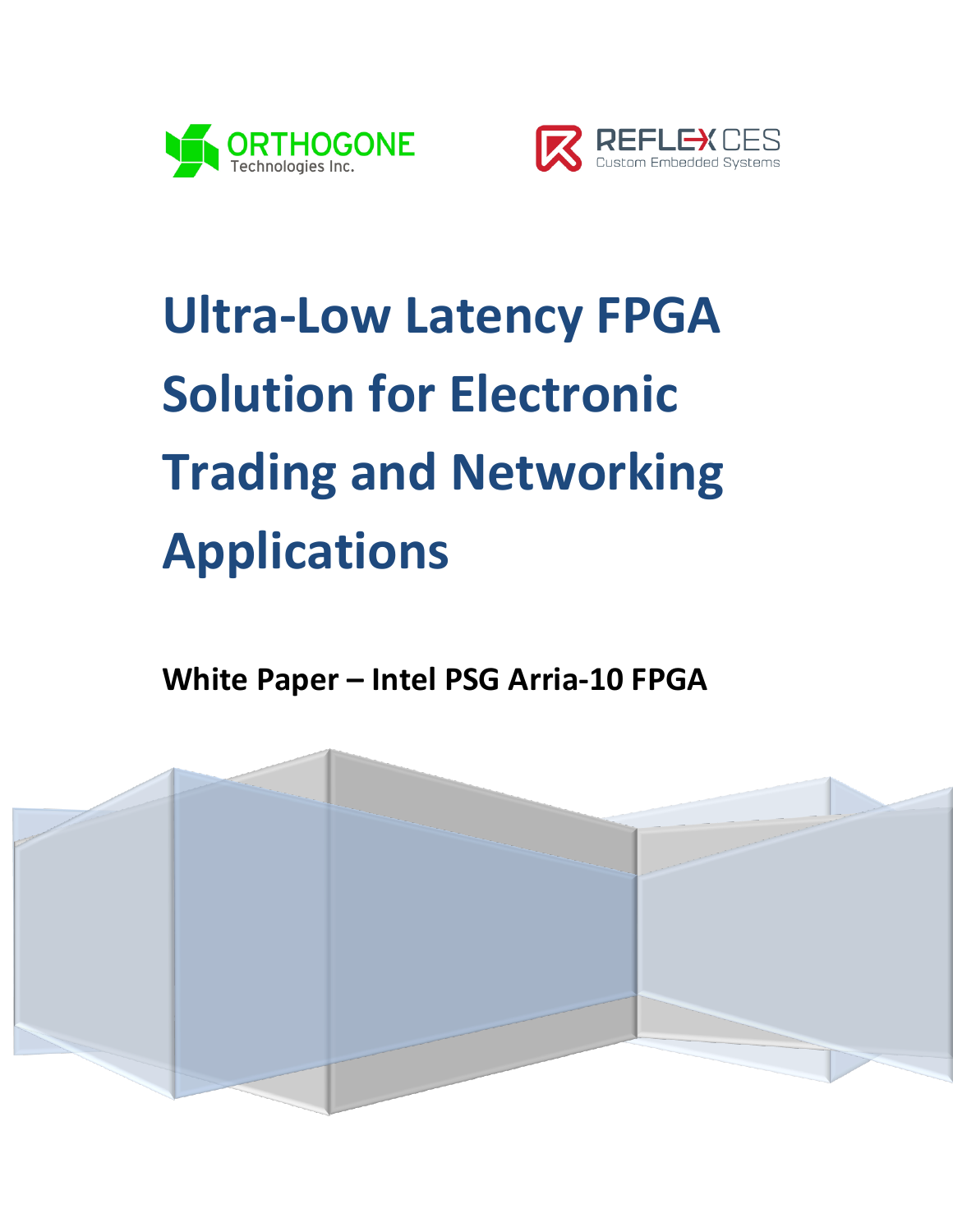# **Introduction**

**REFLEX CES** and **Orthogone Technologies** collaborated to offer an ultra-low latency networking solution for electronic trading. The solution is a low-profile PCIe Network Processing FPGA board based on Intel Arria-10 FPGA. The board has many salient features, including two QSFP+ ports with integrated ultra-low latency 10G MAC/PCS IP cores, 4GB of DDR4 memory, up to 144Mb of QDR2+ and a PCIe Gen. 3 x 8 interface. This makes it an ideal solution for FPGA accelerated Tick-to-Trade systems or market data feed handlers. Other applications such as High Performance Computing (HPC), networking functions and HW acceleration can also be implemented with this solution.

This white paper will present an overview of the solution developed and the comprehensive reference design that is offered to rapidly enable customers to build their trading infrastructure and networking components. Latency and network throughput performances are presented in detail and backed with lab measurements confirming the performances.

# **Solution Overview**

The XpressGXA10-LP1150 low-profile PCIe Network Processing FPGA card includes an Intel (Altera) 10AX115 Arria-10 FPGA. The board is available in three options (Basic, Ultra, and Turbo), allowing the customers to select amongst various memory configurations and FPGA speed grades. A one PPS (Pulse-per-second) input is available for an application requiring inter-board time synchronization. The Turbo version features an FPGA with -1 core speed grade enabling the customers to take advantage of the fastest FPGA fabric and optimize latency, as well as throughput performances.

A photograph of the XpressGXA10-LP1150 low-profile PCIe board is illustrated below.



**Figure 1: REFLEX CES XpressGXA10-LP1150 Low-Profile PCIe Board**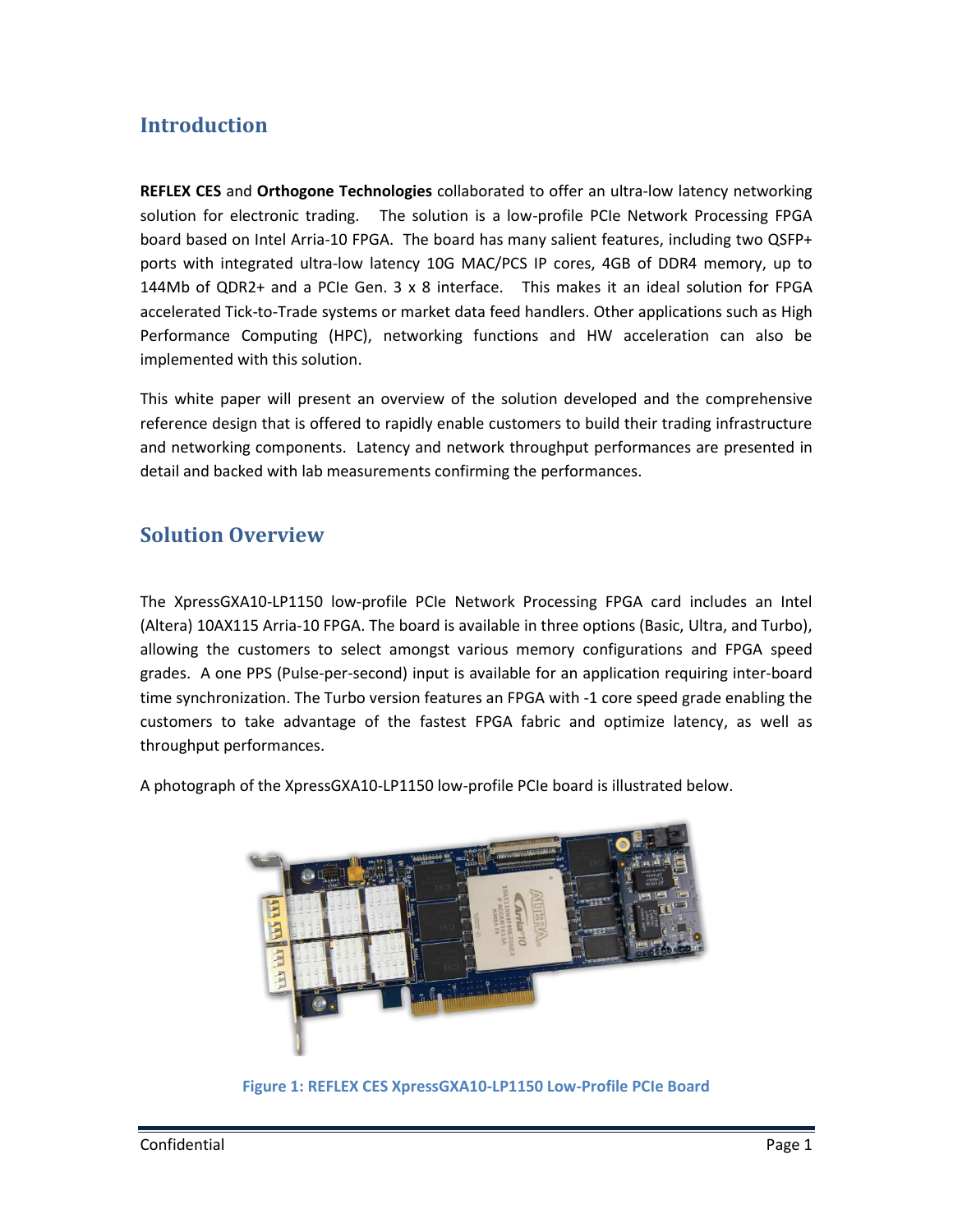A comprehensive documentation package and a Board Support Package (BSP) are provided to enable rapid deployment of the solution. Additional information is available on REFLEX CES website[: https://www.reflexces.com/products/boards/pcie/xpressgxa10-lp1150](https://www.reflexces.com/products/boards/pcie/xpressgxa10-lp1150)

# **10G MAC/PCS/PMA Reference Design Overview**

Orthogone has developed an ultra-low latency 10G Ethernet MAC/PCS/PMA solution specifically designed for applications such as Electronic/High Frequency Trading. The core is designed to take advantage of the GX transceiver low latency and the fast core fabric offered by the -1 speed grade of the Intel Arria-10 FPGA.

A multi-port 10G MAC reference design tailored to the XpressGXA10-LP1150 board has been fully validated and characterized. A simple Verilog parameter allows the customers to select the number of 10G ports  $(1 - 4)$  to be instantiated per QSFP+. The reference design includes all the key components required to rapidly build low-latency Ethernet interfaces. The Arria-10 transceivers, the calibration modules, the clocks and PLL, the reset sequence, and the IP cores are automatically generated to rapidly enable a very flexible and reliable solution.

The reference design also includes test modules such as packet generator and analyzer, and CPU interface that are provided as clear Verilog code. All the necessary timing constraints and make files are provided to re-compile the reference design and ensure repeatable functionalities and performances.

A block diagram of the MAC/PCS/PMA solution is presented in the next figure (a 4-port configuration is illustrated). The modules highlighted in blue are generally provided as encrypted source code while the others are provided as clear Verilog.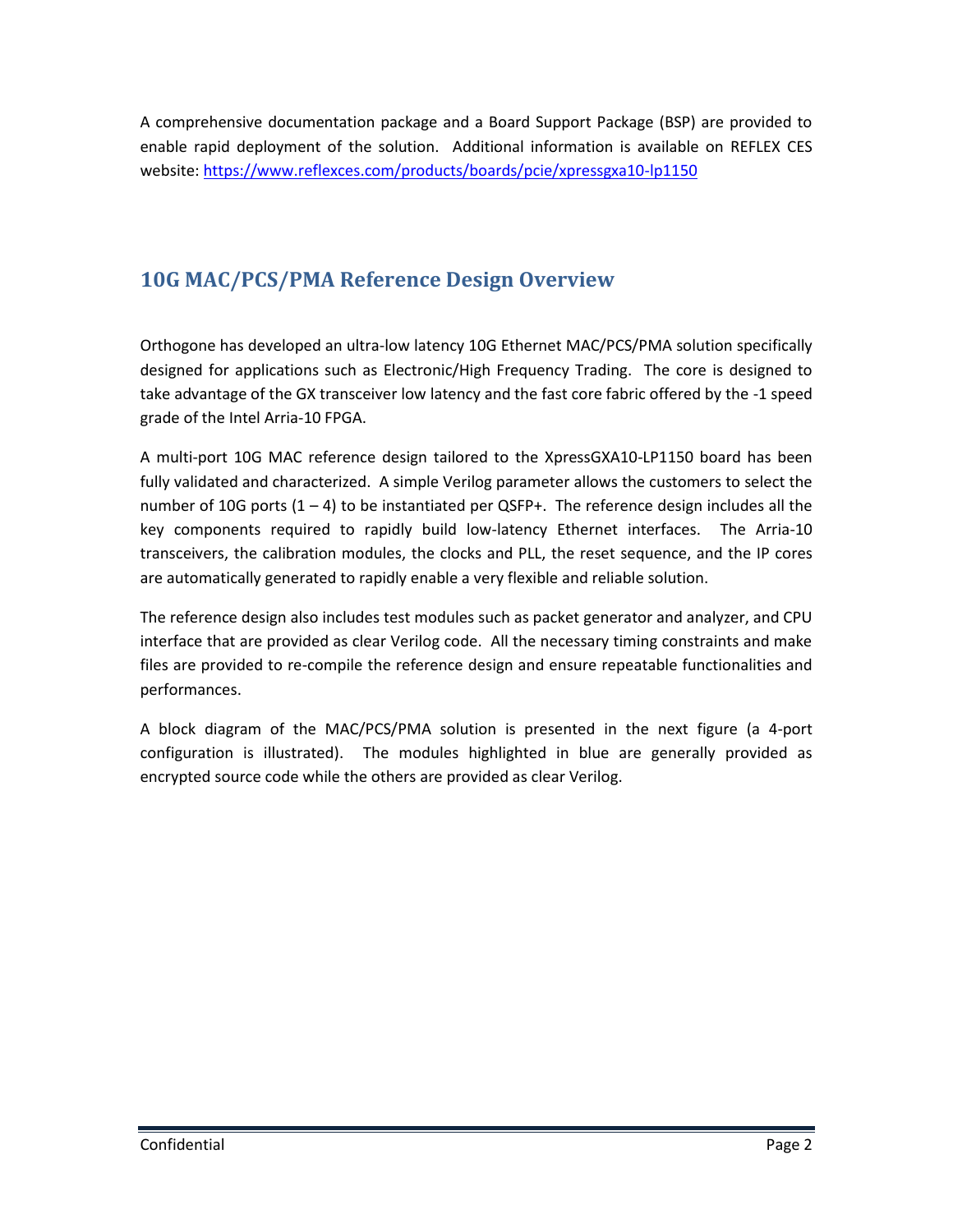

**Figure 2: Orthogone Technologies Ultra-Low Latency 10G MAC/PCS/PMA Reference Design**

The 10G MAC/PCS/PMA IP core can support full wire line speed with a 64-byte packet length. It also supports back-to-back or mixed length traffic, up to jumbo frame size, with no dropped packets.

The cores have been fully verified through extensive Universal Verification Methodology (UVM) based simulations and fully validated on hardware to comply with the IEEE 802.3 standards.

Thanks to their good timing margin performances, the cores are easy to integrate in the XpressGXA10-LP1150 platform. Timing constraints and area placement guidelines are provided with the reference design.

The reference design has been developed using Quartus Prime version 17.1.1.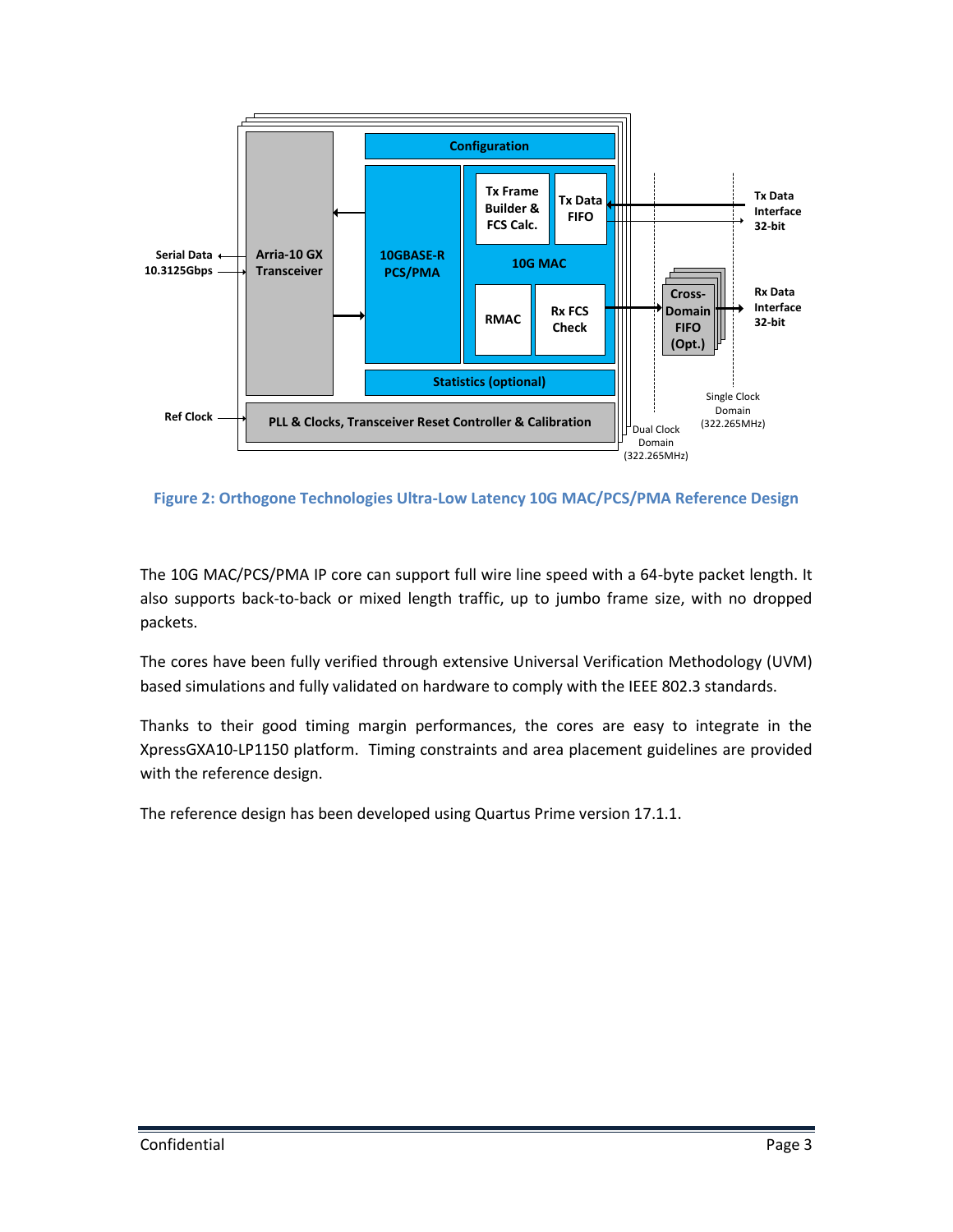## **Performance Simulation and Measurements**

This section presents latency and throughput performances under various conditions.

In a dual clock domain configuration, the FPGA simulations demonstrated that the end-to-end round-trip latency is 78ns. Note that the latency performances remain constant regardless of the Ethernet throughput. The next figure presents the round-trip (Tx+Rx) latency results (78.357ns) obtained in simulations for a 64-byte packet (external SERDES loopback).

| pa Wave - Default =                                                                                                                                                                                                                                                                                                                                                     |                                                                                                                                                                                                |                                                                                                                                                                                                     |  |  |  |  |  |  |
|-------------------------------------------------------------------------------------------------------------------------------------------------------------------------------------------------------------------------------------------------------------------------------------------------------------------------------------------------------------------------|------------------------------------------------------------------------------------------------------------------------------------------------------------------------------------------------|-----------------------------------------------------------------------------------------------------------------------------------------------------------------------------------------------------|--|--|--|--|--|--|
| 8. G B S @   & @ @ Q Q   O · A &                                                                                                                                                                                                                                                                                                                                        |                                                                                                                                                                                                | ◆ ② 幽 贝 图  <br>生命主 孟 金高<br>9.9.29.9                                                                                                                                                                 |  |  |  |  |  |  |
| ▁▁▁▁▏▁▁▏▓▁ <del>▏</del> ▔▁▔▁▔                                                                                                                                                                                                                                                                                                                                           |                                                                                                                                                                                                |                                                                                                                                                                                                     |  |  |  |  |  |  |
| 会.                                                                                                                                                                                                                                                                                                                                                                      | Msgs                                                                                                                                                                                           |                                                                                                                                                                                                     |  |  |  |  |  |  |
| Input of MAC Tx Path<br>LCore_Pcs_Clk_p<br>o oti tx ready p<br>i oti tx vld p<br>i_oti_tx_sop_p<br>i_oti_tx_eop_p<br><b>■ ← ivb_oti_tx_bytes_p</b><br><b>I.4</b> ivb oti tx data p<br>Output of MAC Rx Path -<br>i Revrd Pes Clk p<br>to oti nx vid p<br>o_oti_rx_sop_p<br>o oti nx eop p<br><del>■ ◆</del> ovb_oti_rx_bytes_p<br>⊞ <mark>&lt;</mark> ovb_oti_rx_data_p | ll'hl<br>$1$ hl<br>1 <sup>th1</sup><br>1'h0<br>1 <sup>th0</sup><br>2 <sub>h0</sub><br>32'h00160016<br>ll'hl<br>1 <sup>th</sup> 1<br>1 <sup>h1</sup><br>1'h0<br>2 <sub>h0</sub><br>32'h00018828 | ו ור<br>U<br>2 <sub>h0</sub><br>w.cwww.ww <b>b.</b><br><b>WWWWW135.PO0000000</b><br>32'h00000000<br>$\overline{2}$ 'ho                                                                              |  |  |  |  |  |  |
| $\leftarrow$ E.O<br>Now<br>$\mathbf{u} \times \mathbf{e}$<br>Cursor 1<br>$\mathbf{u} \neq 0$<br>Cursor 2                                                                                                                                                                                                                                                                | 200000 ns<br>92423.157 ns<br>92501.514 ns                                                                                                                                                      | <b>CONTRACTOR</b><br>$\sim 10^{-1}$<br><b>COL</b><br><b>Contract Contract</b><br><b>State State</b><br>32400<br>92800<br>00 ns<br>92423.157 ns 78.357 ns<br>92501.514 ns<br>244.459 ns <sup>-</sup> |  |  |  |  |  |  |
| $\mathbf{\hat{a}}\neq\mathbf{0}$<br>Cursor 3                                                                                                                                                                                                                                                                                                                            | 92745.973 ns                                                                                                                                                                                   | 92745.973 ns                                                                                                                                                                                        |  |  |  |  |  |  |
| âr⊿ e<br>Cursor 4                                                                                                                                                                                                                                                                                                                                                       | 92824.33 ns                                                                                                                                                                                    | 9282                                                                                                                                                                                                |  |  |  |  |  |  |
|                                                                                                                                                                                                                                                                                                                                                                         | DR<br>ÞКI                                                                                                                                                                                      |                                                                                                                                                                                                     |  |  |  |  |  |  |
| 01091040 pc to 04299590 pc                                                                                                                                                                                                                                                                                                                                              |                                                                                                                                                                                                |                                                                                                                                                                                                     |  |  |  |  |  |  |

**Figure 3: Latency Simulations (64B Frame)**

It is important to understand that when a packet is presented to the TMAC it will be transmitted without any back pressure ensuring a deterministic ultra-low latency for any kind of traffic patterns. This is true as long as the TMAC is not driven with traffic rate exceeding 10-Gbps.

The latency performances have also been validated on a REFLEX CES XpressGXA10-LP1150 platform. In order to accurately measure the latency, an electrical loopback plug is inserted into the QSFP+ cage looping the Tx data back into the Rx port. A timestamp is inserted in every transmit packet and compared with the receive packet timestamp. Due to the timestamp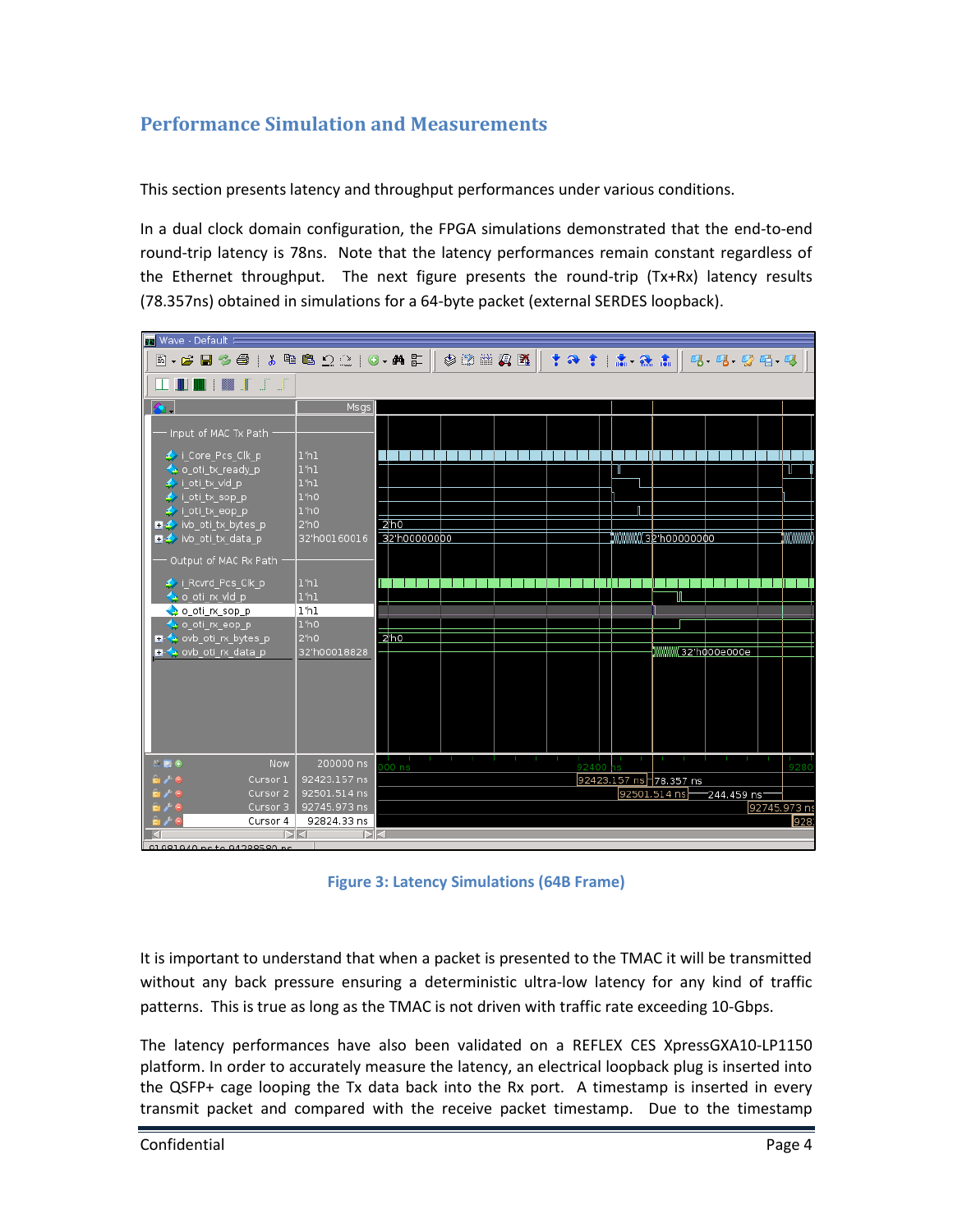resolution (3.1ns), the latency measurements will always be higher than the real latency (up to 3.1ns extra latency). It is also important to note that some small latency is introduced in the FPGA I/Os, board traces, and QSFP+ loopback module.

The latency measurements are nominally 80.6ns, including the delay introduced in the QSFP+ loopback module. Latency measurements are performed at full throughput with various packet sizes ranging between 64-bytes and 1522-bytes.

The IP core can sustain full throughput without losing any packets while maintaining ultra-low latency performances. Extensive long count tests have been successfully performed to ensure that the cores do not lose any packets under various traffic conditions.

## **Resources Utilization**

The next table presents the resource utilization for one 10G port. The resource utilization for N 10G ports can be calculated by simply multiplying the 1 port resources by a factor of N.

The resources utilization includes the statistics counters.

|                        | <b>ALMS</b> | <b>ALUTs</b> | <b>Registers</b> | <b>M20K</b> |
|------------------------|-------------|--------------|------------------|-------------|
| One 10G MAC/PCS/PMA IP | 3.45k       | 3.57k        | 5.20k            |             |

**Table 1: 10G MAC/PCS IP Resources Utilization**

## **Performance Monitoring – Statistics**

The 10G MAC/PCS/PMA core has an option to include statistics counters that can be used to provide network performance visibility. Over twenty statistics parameters are available for MAC and PCS in each direction.

A complete list of statistics counters is available in the datasheet and user guide document. Contact Orthogone Technologies for additional information.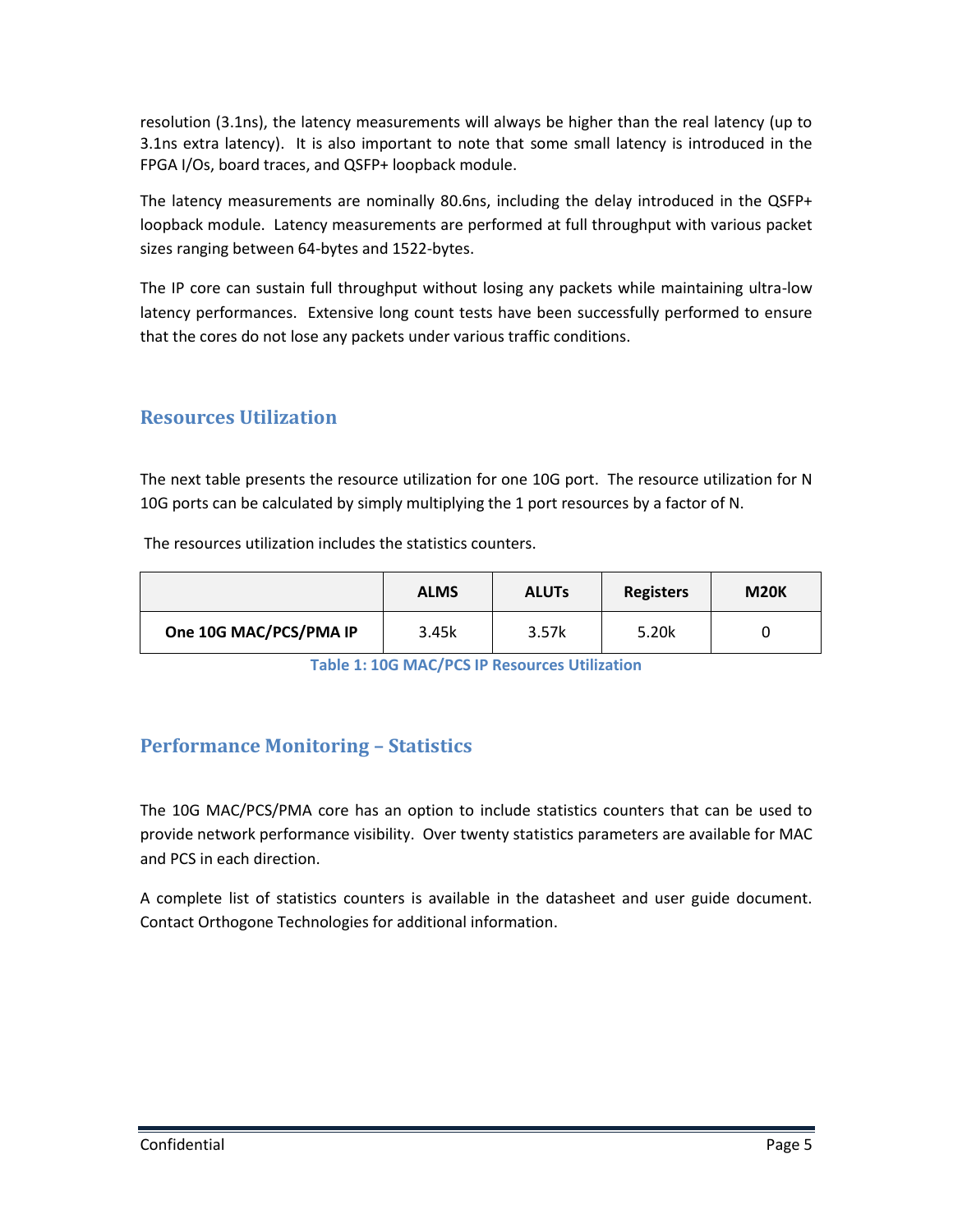## **Technical Support**

Technical support for the IP core is provided for a one year period following the IP licensing date. Extended maintenance and technical support can optionally be purchased on an annual basis after the first year.

Design customization is also available upon request.

# **Board Pricing and IP Licensing Options**

Contact REFLEX CES for XpressGXA10-LP1150 boards pricing information.

The IP core is generally delivered as encrypted source code. Contact Orthogone Technologies to obtain information on licensing fees and to discuss other licensing options. Evaluation licenses are available to simulate and test the cores before purchasing.

# **Conclusion**

REFLEX CES and ORTHOGONE Technologies closely collaborated to develop a high-performance networking solution specifically designed for applications where latency and throughput performances are critical. This low-profile PCIe Network Processing FPGA card with integrated ultra-low latency 10G MAC enables customers to rapidly integrate their FPGA design into a mature and reliable solution that has been thoroughly tested and verified.